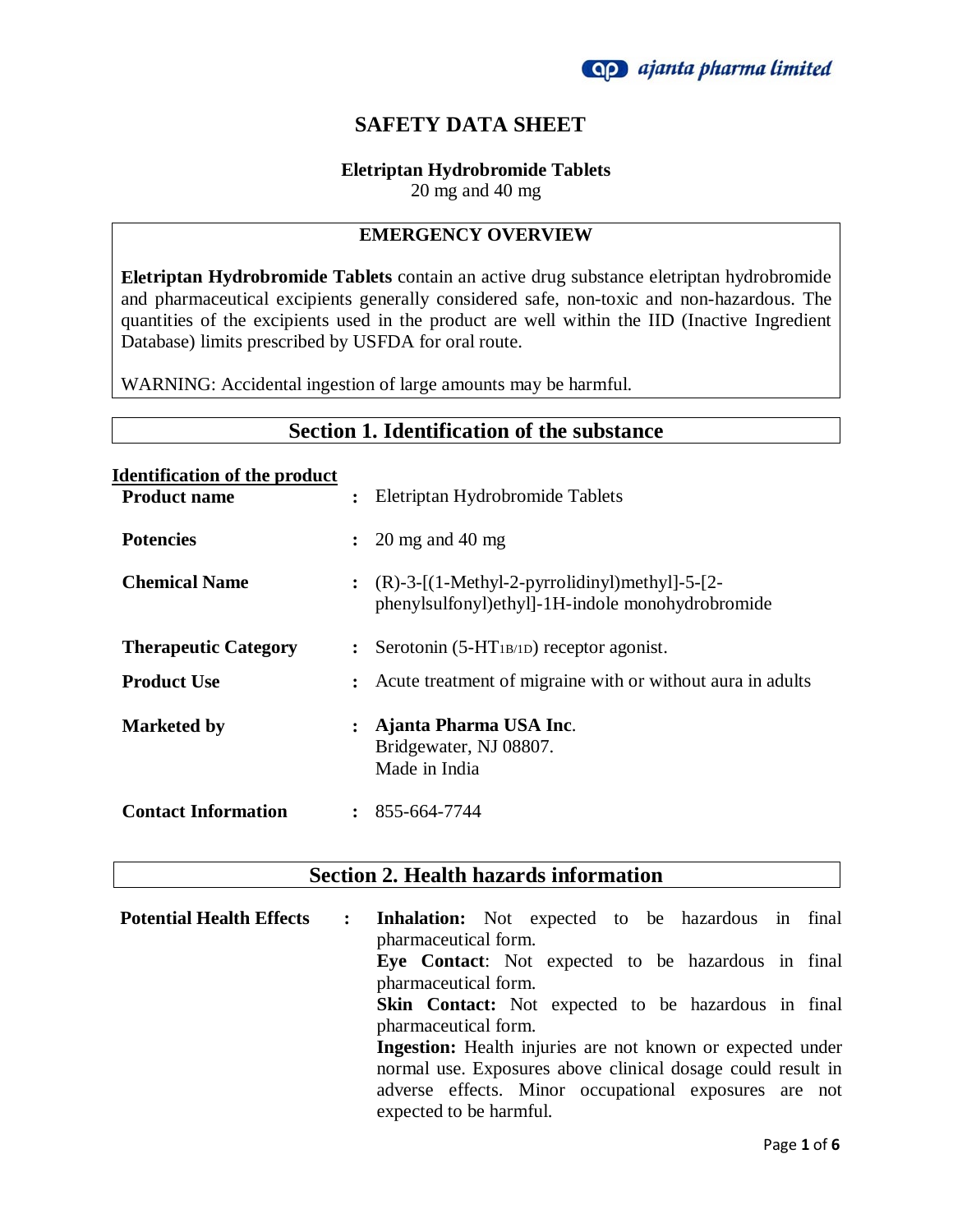

**Effects of Overexposure :** The potential for exposure is reduced in finished pharmaceutical form.

## **Section 3. Composition / information on ingredients**

| <b>Components</b><br><b>Active ingredient</b> | <b>Exposure Limit</b>              | CAS No.     |
|-----------------------------------------------|------------------------------------|-------------|
| Eletriptan Hydrobromide                       | OEL TWA-8 Hr: $0.1 \text{ mg/m}^3$ | 177834-92-3 |

**Inactive ingredients:** Each tablet contains inactive ingredients includes microcrystalline cellulose, lactose monohydrate, croscarmellose sodium, magnesium stearate, titanium dioxide, hypromellose, triacetin, FD&C Yellow No. 6 aluminum lake.

#### **Section 4. First aid measures**

This product in the final dosage form (tablets) does not pose a problem of exposure to active moieties, and does not cause inhalation, skin and eye irritation problem.

| <b>Eye Contact</b>       |                | Immediately flush eyes with water for at least 15 minutes.<br>Get medical attention.                                                                                                                                                                                                                                                                                                        |
|--------------------------|----------------|---------------------------------------------------------------------------------------------------------------------------------------------------------------------------------------------------------------------------------------------------------------------------------------------------------------------------------------------------------------------------------------------|
| <b>Skin Contact</b>      |                | Wash skin with soap and water. Remove contaminated<br>clothing and shoes. This material may not be completely<br>laundering.<br>by<br>conventional<br>Consult<br>removed<br>professional laundry service. Do not home launder. If<br>irritation occurs or persists, get medical attention.                                                                                                  |
| <b>Ingestion</b>         | $\ddot{\cdot}$ | Get medical attention immediately. Do not induce<br>vomiting unless directed by medical personnel. Never<br>give anything by mouth to an unconscious person.                                                                                                                                                                                                                                |
| <b>Inhalation</b>        | $\ddot{\cdot}$ | Remove to fresh air. If not breathing, give artificial<br>respiration. Get medical attention immediately.                                                                                                                                                                                                                                                                                   |
| <b>Medical Treatment</b> | $\ddot{\cdot}$ | Treat according to locally accepted protocols. For<br>additional guidance, refer to the current prescribing<br>information or to the local poison control information<br>center. Protect the patient's airway and support ventilation<br>and perfusion. Meticulously monitor and maintain, within<br>acceptable limits, the patient's vital signs, blood gases,<br>serum electrolytes, etc. |
| Over dosage              | $\ddot{\cdot}$ | The elimination half-life of eletriptan is about 4 hours<br>therefore monitoring of patients after overdose with<br>eletriptan should continue for at least 20 hours or longer<br>while symptoms or signs persist. There is no specific<br>antidote to eletriptan. It is unknown what effect<br>hemodialysis or peritoneal dialysis has on the serum<br>concentration of eletriptan.        |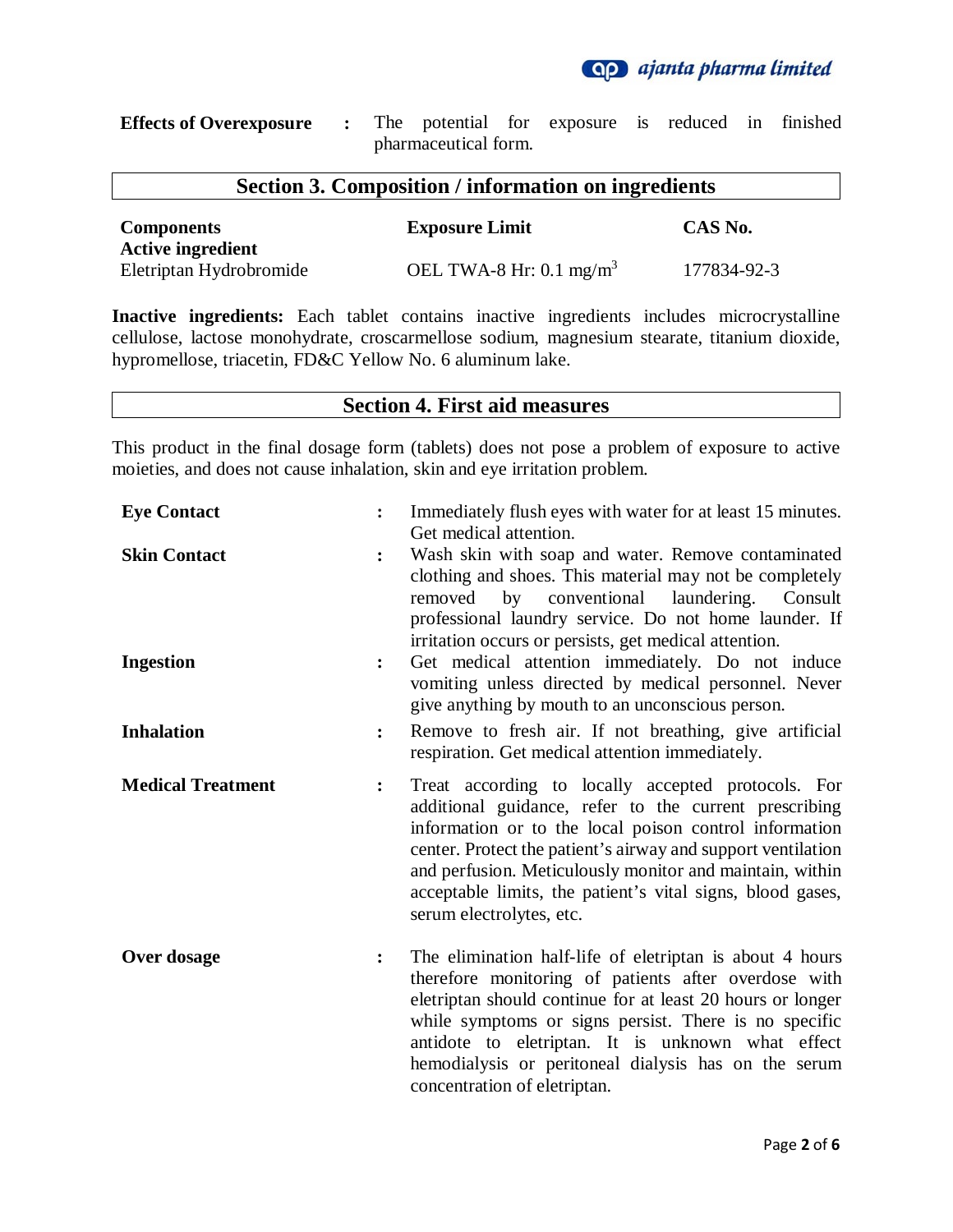

#### **Section 5. Fire-fighting measures Flash Point :** 324.8 °C. **Extinguishing Media :** Use water spray, foam, dry powder, or carbon dioxide. **General Fire Hazards/ Hazardous Combustible Products :** Emits toxic fumes of carbon monoxide, carbon dioxide, oxides of nitrogen, sulfur oxides, and other sulfur- and bromine-containing compounds. Fine particles (such as dust and mists) may fuel fires/explosions. **Special Fire Fighting Procedures :** For single units (packages): No special requirements needed. For larger amounts (multiple packages) of product: Wear approved positive pressure, self-contained breathing apparatus and full protective turn out gear.

#### **Section 6. Accidental release measures**

| <b>Personal Precautions</b>                                |                | : Personnel involved in clean-up should wear appropriate<br>personal protective equipment (see Section 8).<br>Minimize exposure.                                                                |
|------------------------------------------------------------|----------------|-------------------------------------------------------------------------------------------------------------------------------------------------------------------------------------------------|
| <b>Environmental Protections</b>                           |                | : Place waste in an appropriately labeled, sealed<br>container for disposal. Care should be taken to avoid<br>environmental release.                                                            |
| <b>Clean-up Methods</b>                                    | $\ddot{\cdot}$ | Wipe up with a damp cloth and place in container for<br>disposal. Avoid generating airborne dust. Clean spill<br>area thoroughly. Prevent discharge to drains.                                  |
| <b>Additional Consideration for</b><br><b>Large Spills</b> |                | : Vacuum or sweep material into appropriate container<br>for disposal. Avoid generating airborne dust. Close<br>container and move it to a secure holding area. Prevent<br>discharge to drains. |

#### **Section 7. Handling and storage**

**Handling :** No special control measures required for the normal handling of this product. Normal room ventilation is expected to be adequate for routine handling of this product. If tablets are crushed and/or broken, avoid breathing dust and avoid contact with eyes, skin and clothing. Use adequate ventilation. Minimize dust generation and accumulation.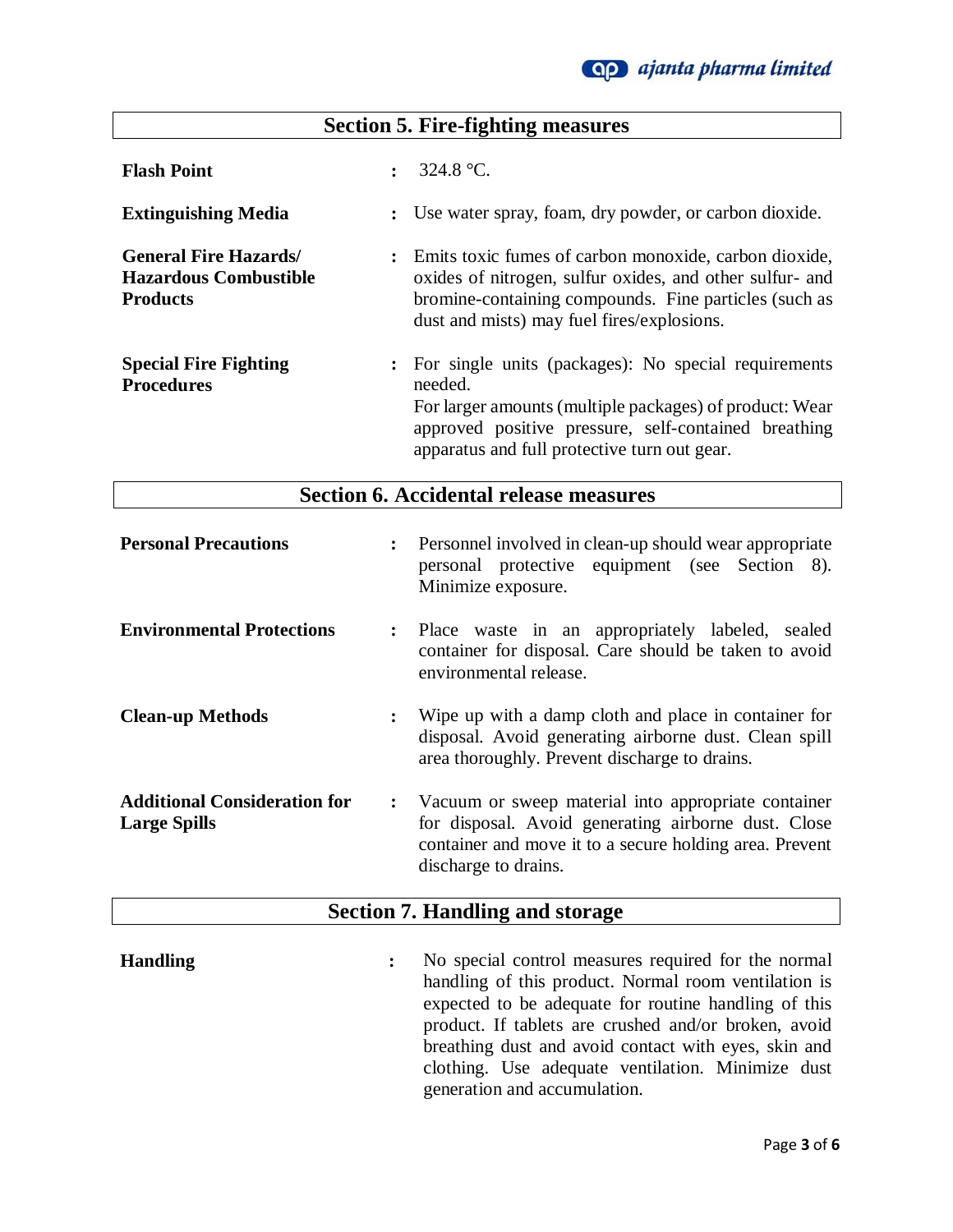

**Storage :** Store at 20°C to 25°C (68°F to 77°F); excursions permitted between 15°C to 30°C (59°F to 86°F) [see USP Controlled Room Temperature].

| Section 8. Exposure controls/personal protection |  |  |  |  |
|--------------------------------------------------|--|--|--|--|
|--------------------------------------------------|--|--|--|--|

| <b>Exposure Limits</b>        | $\ddot{\cdot}$ | OEL TWA-8 Hr - 0.1 mg/m <sup>3</sup>                                                                                                                                                                         |
|-------------------------------|----------------|--------------------------------------------------------------------------------------------------------------------------------------------------------------------------------------------------------------|
| <b>Engineering Controls</b>   | $\ddot{\cdot}$ | For consumer use, no unusual precaution are necessary<br>for handling packets. In laboratory, medical or<br>industrial setting use appropriate ventilation.                                                  |
| <b>Respiratory Protection</b> | $\ddot{\cdot}$ | For consumer use, no unusual precaution are necessary.<br>However, for handling packets, in laboratory, medical<br>or industrial setting use NIOSH/MSHA approved<br>respirators for protection if necessary. |
| <b>Personal Protection</b>    | $\ddot{\cdot}$ | For consumer use, no unusual precaution are necessary.<br>However, for handling packets in laboratory, medical or<br>industrial setting use gloves as recommended.                                           |
| <b>Recommended Facilities</b> |                | None                                                                                                                                                                                                         |

# **Section 9. Physical and chemical properties**

| <b>Appearance</b>        | Eletriptan Hydrobromide Tablets equivalent to 20<br>mg base:<br>Orange, round, biconvex, film-coated tablets, debossed<br>with "E1" on one side and plain on another side.<br>Supplied as single blister of 6 tablets in each carton<br>(NDC $27241-039-11$ ) and blister of 6 tablets (NDC<br>27241-039-68).                                                                    |
|--------------------------|----------------------------------------------------------------------------------------------------------------------------------------------------------------------------------------------------------------------------------------------------------------------------------------------------------------------------------------------------------------------------------|
|                          | Eletriptan Hydrobromide Tablets equivalent to 40<br>mg base:<br>Orange, round, biconvex, film-coated tablets, debossed<br>with "E2" on one side and plain on another side.<br>Supplied as single blister of 6 tablets in each carton<br>(NDC 27241-040-11) and two blisters of 6 tablets in each<br>carton. (NDC $27241-040-21$ ) and blister of 6 tablets<br>(NDC 27241-040-68) |
| <b>Other Information</b> | molecular formula is $C_{22}H_{26}N_2O_2S$ . HBr,<br>The 1<br>$\ddot{\cdot}$<br>representing a molecular weight of 463.43. Eletriptan<br>hydrobromide is a cream to pale brown powder that is<br>readily soluble in water.                                                                                                                                                       |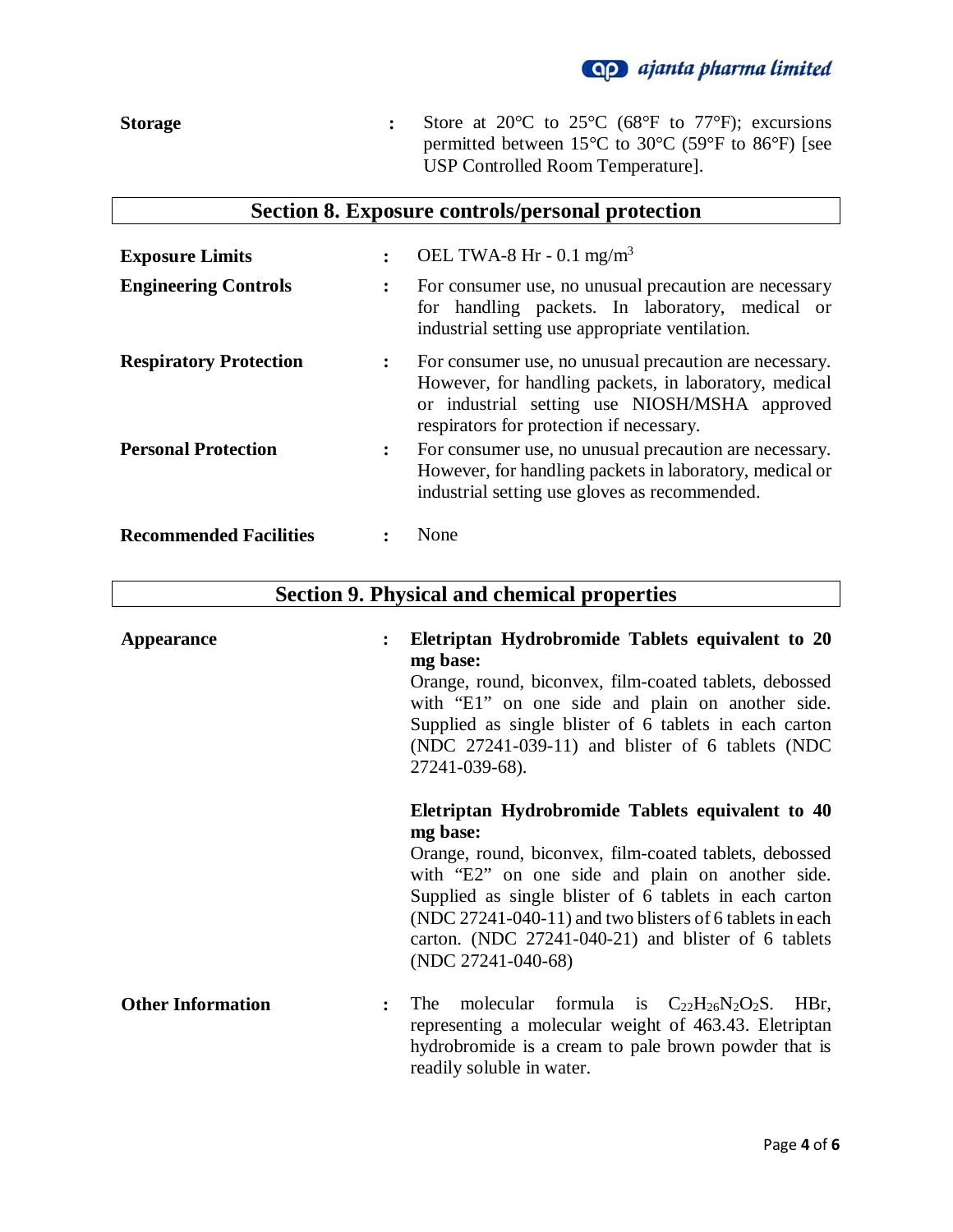

| <b>Section 10. Stability and reactivity</b>                                                         |                                                                                                                                                                                                                                                           |  |  |
|-----------------------------------------------------------------------------------------------------|-----------------------------------------------------------------------------------------------------------------------------------------------------------------------------------------------------------------------------------------------------------|--|--|
| <b>Stability</b><br>Incompatibility<br><b>Hazardous Decomposition</b><br><b>Conditions to Avoid</b> | <b>Stable</b><br>$\ddot{\cdot}$<br>As a precautionary measure, keep away from strong<br>oxidizers.<br>None expected under normal conditions.<br>Fine particles (such as dust and mists) may fuel<br>fires/explosions.                                     |  |  |
|                                                                                                     | <b>Section 11. Toxicological information</b>                                                                                                                                                                                                              |  |  |
| <b>Acute toxicity</b>                                                                               | Eletriptan Hydrobromide - Toxicity Data: Oral<br>:<br>LDmin. (Rat/Mouse) < $1000$ (hemisulfate) mg/kg.                                                                                                                                                    |  |  |
| <b>Carcinogenesis</b>                                                                               | None of the components of this product are suspected<br>:                                                                                                                                                                                                 |  |  |
| <b>Mutagenesis</b>                                                                                  | to be a carcinogen.<br>When processed and used as directed, this product is<br>$\ddot{\cdot}$<br>not expected to produce mutagenic effects in humans.                                                                                                     |  |  |
| <b>Impairment of Fertility</b>                                                                      | Eletriptan Hydrobromide had no effect on the fertility<br>$\ddot{\cdot}$<br>of male or female rats and is not teratogenic in rats or<br>rabbits.                                                                                                          |  |  |
|                                                                                                     | <b>Section 12. Ecological information</b>                                                                                                                                                                                                                 |  |  |
| Eco toxicity of drug substance                                                                      | In the environment, the active ingredient in this<br>:<br>formulation is expected to remain in water or migrate<br>through the soil to groundwater. Harmful effects to                                                                                    |  |  |
| In the finished product form                                                                        | sensitive species of aquatic organisms could occur.<br>Releases to the environment should be avoided.<br>There is no potential for air borne contamination since<br>$\ddot{\cdot}$<br>the drug substance is in consolidated form as<br>compressed tablet. |  |  |

#### **Section 13. Disposal Consideration**

**Waste Disposal Considerations:** Dispose the material according to federal, state and local disposal regulations or company operating procedures. Disposal by incineration is recommended. At home: If pharmacy service available, return unused capsules to pharmacy for disposal. Discard away from children's reach.

### **Section 14. Transport information**

This product is not subject to the regulations for the safe transport of hazardous chemicals

 **DOT:** Not regulated for transport of dangerous goods.  **IATA:** Not regulated for transport of dangerous goods  **IMDG**: Not regulated for transport of dangerous goods